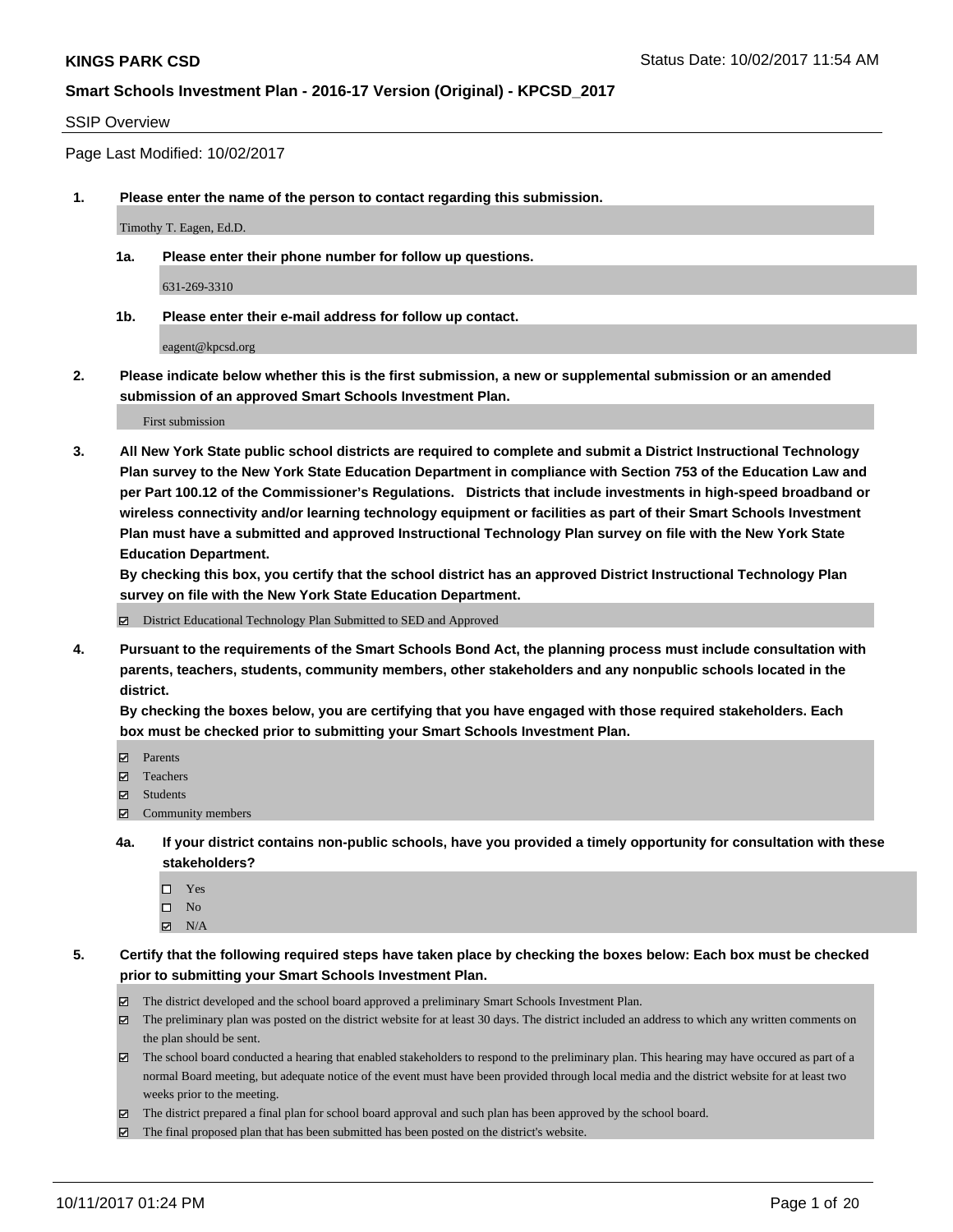#### SSIP Overview

Page Last Modified: 10/02/2017

**5a. Please upload the proposed Smart Schools Investment Plan (SSIP) that was posted on the district's website, along with any supporting materials. Note that this should be different than your recently submitted Educational Technology Survey. The Final SSIP, as approved by the School Board, should also be posted on the website and remain there during the course of the projects contained therein.**

KPCSD 2017 SSIP 7-12-17.pdf CAT6 Cabling Upgrade Additional Back-up for KPHS.pdf KPCSD 2017 SSIP Supporting Materials p 24-28.pdf

**5b. Enter the webpage address where the final Smart Schools Investment Plan is posted. The Plan should remain posted for the life of the included projects.**

http://www.kpcsd.k12.ny.us/documents.cfm?id=1802

**6. Please enter an estimate of the total number of students and staff that will benefit from this Smart Schools Investment Plan based on the cumulative projects submitted to date.**

4,007

**7. An LEA/School District may partner with one or more other LEA/School Districts to form a consortium to pool Smart Schools Bond Act funds for a project that meets all other Smart School Bond Act requirements. Each school district participating in the consortium will need to file an approved Smart Schools Investment Plan for the project and submit a signed Memorandum of Understanding that sets forth the details of the consortium including the roles of each respective district.**

 $\Box$  The district plans to participate in a consortium to partner with other school district(s) to implement a Smart Schools project.

**8. Please enter the name and 6-digit SED Code for each LEA/School District participating in the Consortium.**

| <b>Partner LEA/District</b> | ISED BEDS Code |
|-----------------------------|----------------|
| (No Response)               | (No Response)  |

**9. Please upload a signed Memorandum of Understanding with all of the participating Consortium partners.**

(No Response)

**10. Your district's Smart Schools Bond Act Allocation is:**

\$1,454,202

**11. Enter the budget sub-allocations by category that you are submitting for approval at this time. If you are not budgeting SSBA funds for a category, please enter 0 (zero.) If the value entered is \$0, you will not be required to complete that survey question.**

|                                              | Sub-        |
|----------------------------------------------|-------------|
|                                              | Allocations |
| <b>School Connectivity</b>                   | 912,862     |
| <b>Connectivity Projects for Communities</b> | 0           |
| Classroom Technology                         | 400,500     |
| Pre-Kindergarten Classrooms                  | $\Omega$    |
| Replace Transportable Classrooms             |             |
| <b>High-Tech Security Features</b>           | 140,840     |
| Totals:                                      | 1,454,202   |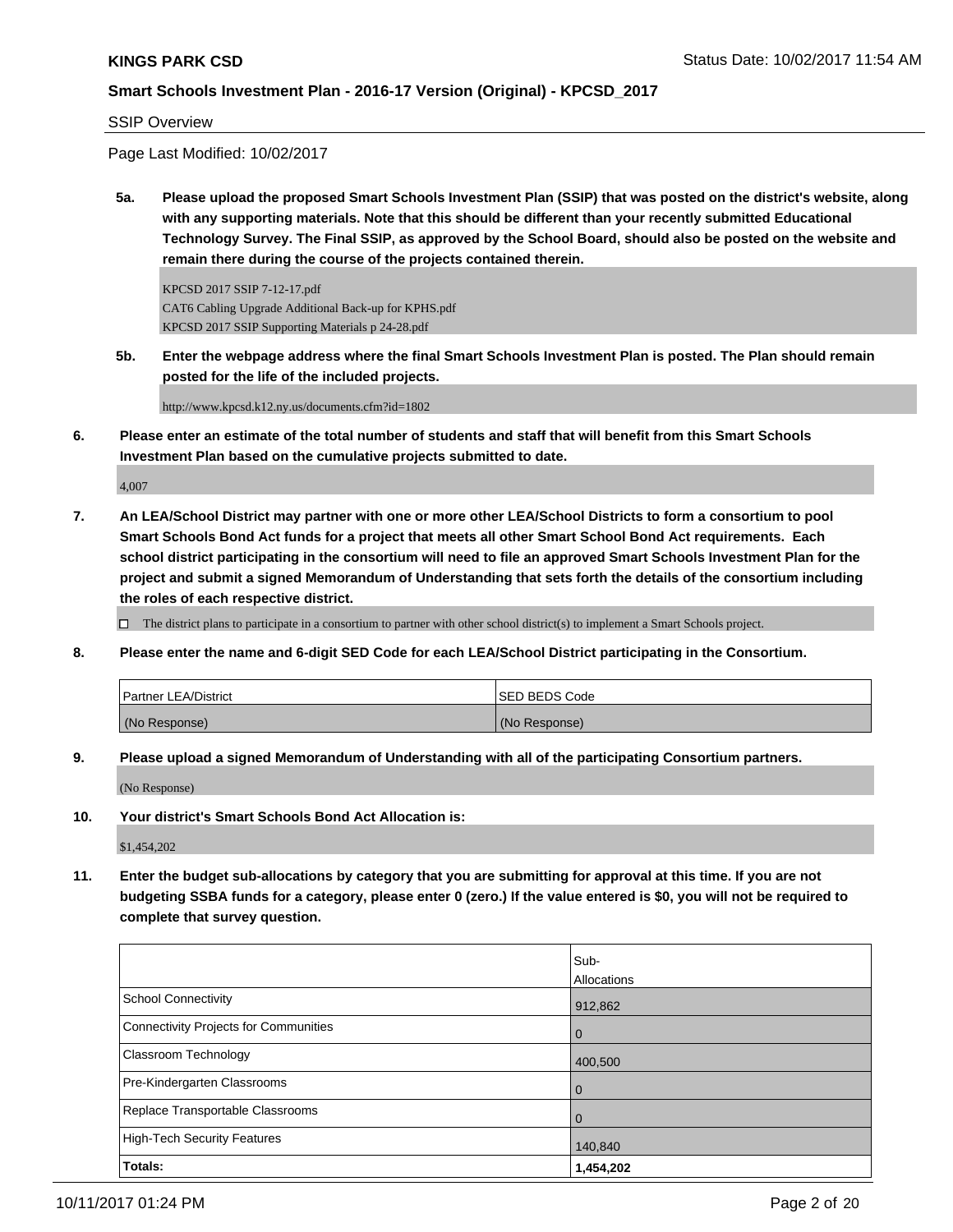#### School Connectivity

Page Last Modified: 10/02/2017

- **1. In order for students and faculty to receive the maximum benefit from the technology made available under the Smart Schools Bond Act, their school buildings must possess sufficient connectivity infrastructure to ensure that devices can be used during the school day. Smart Schools Investment Plans must demonstrate that:**
	- **sufficient infrastructure that meets the Federal Communications Commission's 100 Mbps per 1,000 students standard currently exists in the buildings where new devices will be deployed, or**
	- **is a planned use of a portion of Smart Schools Bond Act funds, or**
	- **is under development through another funding source.**

**Smart Schools Bond Act funds used for technology infrastructure or classroom technology investments must increase the number of school buildings that meet or exceed the minimum speed standard of 100 Mbps per 1,000 students and staff within 12 months. This standard may be met on either a contracted 24/7 firm service or a "burstable" capability. If the standard is met under the burstable criteria, it must be:**

**1. Specifically codified in a service contract with a provider, and**

**2. Guaranteed to be available to all students and devices as needed, particularly during periods of high demand, such as computer-based testing (CBT) periods.**

# **Please describe how your district already meets or is planning to meet this standard within 12 months of plan submission.**

For September 2017, our enrollment is projected to be 3,171 (reference: WS BOCES Long Range Planning Study and Kindergarten projections). As such, our plan calls for 350 Mbps so that we exceed the Federal Communications Commission minimum speed standard of 100 Mbps per 1,000 students. We plan to accomplish this important goal with broadband and infrastructure upgrades, including the addition of a second redundant broadband connection, the installation of high speed cabling and replacing existing switches.

- **1a. If a district believes that it will be impossible to meet this standard within 12 months, it may apply for a waiver of this requirement, as described on the Smart Schools website. The waiver must be filed and approved by SED prior to submitting this survey.**
	- By checking this box, you are certifying that the school district has an approved waiver of this requirement on file with the New York State Education Department.

#### **2. Connectivity Speed Calculator (Required)**

|                         | Number of<br><b>Students</b> | Multiply by<br>100 Kbps | Divide by 1000 Current Speed<br>to Convert to<br>Required<br>Speed in Mb | lin Mb | Expected<br>Speed to be<br>Attained Within Required<br>12 Months | <b>Expected Date</b><br>When<br>Speed Will be<br><b>Met</b> |
|-------------------------|------------------------------|-------------------------|--------------------------------------------------------------------------|--------|------------------------------------------------------------------|-------------------------------------------------------------|
| <b>Calculated Speed</b> | 3.171                        | 317.100                 | 317                                                                      | 150    | 350                                                              | January 1,<br>2018                                          |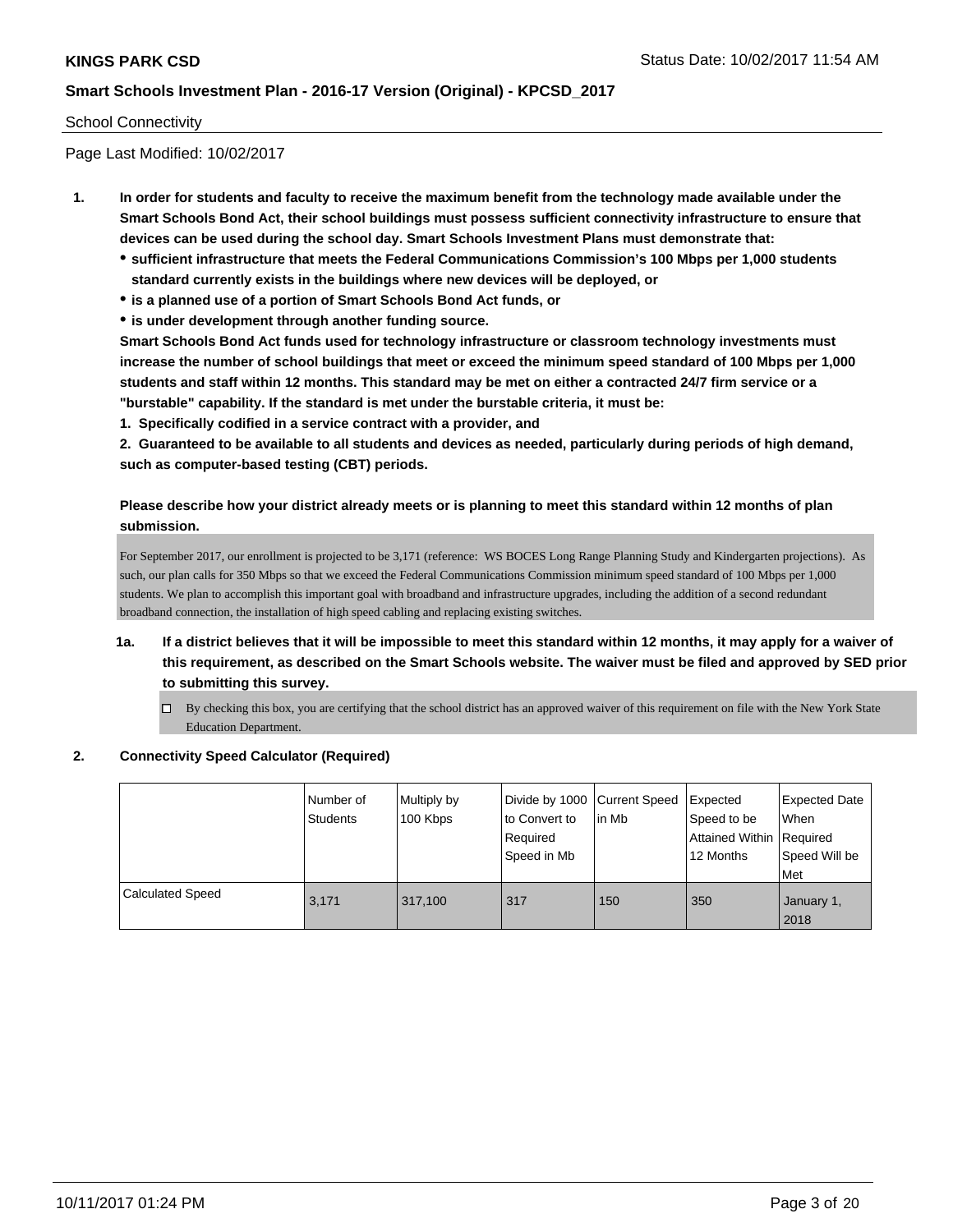#### School Connectivity

### Page Last Modified: 10/02/2017

### **3. Describe how you intend to use Smart Schools Bond Act funds for high-speed broadband and/or wireless connectivity projects in school buildings.**

Currently the Kings Park School District has a legacy infrastructure which is incapable of supporting the required bandwidth for Smart Schools Bond requirements. We plan on updating the district internet speed to 350 Mbps by January 1, 2018 and provide each classroom throughout the district high speed internet access as well as wireless connectivity. This will require the following:

- New redundant broadband pipe (200 Mbps) to bring our capacity to 350 Mbps (funding not included in the SSIP).
- \*Two new Sonicwall (fire walls) to support our two broadband pipes.
- \*Three new servers see details below.
- \*Upgrades to existing wiring (CAT5 to CAT 6 upgrade) at high school.
- \*District-wide Aruba wireless solution/routers and wiring.
- \*New Cisco switches throughout the districts.
- Our system will incorporate adequate redundancy in design and function.

Lastly, the district intends to purchase 1 Cybernetic SAN (iSAN-1224) and two PowerEdge R730 (dellstar 1356) servers. Our current server is endof-life and no longer supported. The new server will give us more storage space and support the applications that we intend to install and implement in our Technology Plan.

\*Note: For details, see pages 24-26 in document saved in 5a of SSIP Overview Section.

**4. Describe the linkage between the district's District Instructional Technology Plan and the proposed projects. (There should be a link between your response to this question and your response to Question 1 in Part E. Curriculum and Instruction "What are the district's plans to use digital connectivity and technology to improve teaching and learning?)**

In today's society, high speed broadband connections are essential. High speed Internet enhances every level of education from kindergarten through high school. Virtually every classroom and curriculum will benefit from the use of dynamic and interactive Internet applications. The majority of our Smart Schools allocation will be spent on school connectivity. We will be able to provide our students with mobile device technology, additional interactive whiteboard technology, virtual field trips, two-way interactive video conferencing, study groups and distance learning opportunities. These educational resources will give our students the opportunity to learn critical skills that they will need to compete and lead in today's workforce. In addition, our instructional/professional development focus for the coming year is, "Navigating my personalized learning path" Thus, our SSIP, Technology Plan, and Professional Development Plan are all aligned.

The district intends to purchase 1 Cybernetic SAN (iSAN-1224) and two PowerEdge R730 (dellstar 1356) servers. Our current server is end-of-life and no longer supported. The new server will give us more storage space and support the applications that we intend to install and implement in our Technology Plan.

# **5. If the district wishes to have students and staff access the Internet from wireless devices within the school building, or in close proximity to it, it must first ensure that it has a robust Wi-Fi network in place that has sufficient bandwidth to meet user demand.**

#### **Please describe how you have quantified this demand and how you plan to meet this demand.**

For September 2017, our enrollment is projected to be 3,171 (reference: WS BOCES Long Range Planning Study). As stated previously, our plan calls for 350 Mbps (for January 1, 2018) so that we meet or exceed the Federal Communications Commission minimum speed standard of 100 Mbps per 1,000 students. We plan to accomplish this important goal with infrastructure upgrades, including the installation of high speed cabling and upgrades to switches. We have consulted with local area technology companies and other resources (i.e. Internet providers, local experts in the field, BOCES, CORE BTS, LICN and Custom Computers) to ensure that the wireless system is robust and capable of sustaining this bandwidth.

# **6. As indicated on Page 5 of the guidance, the Office of Facilities Planning will have to conduct a preliminary review of all capital projects, including connectivity projects.**

**Please indicate on a separate row each project number given to you by the Office of Facilities Planning.**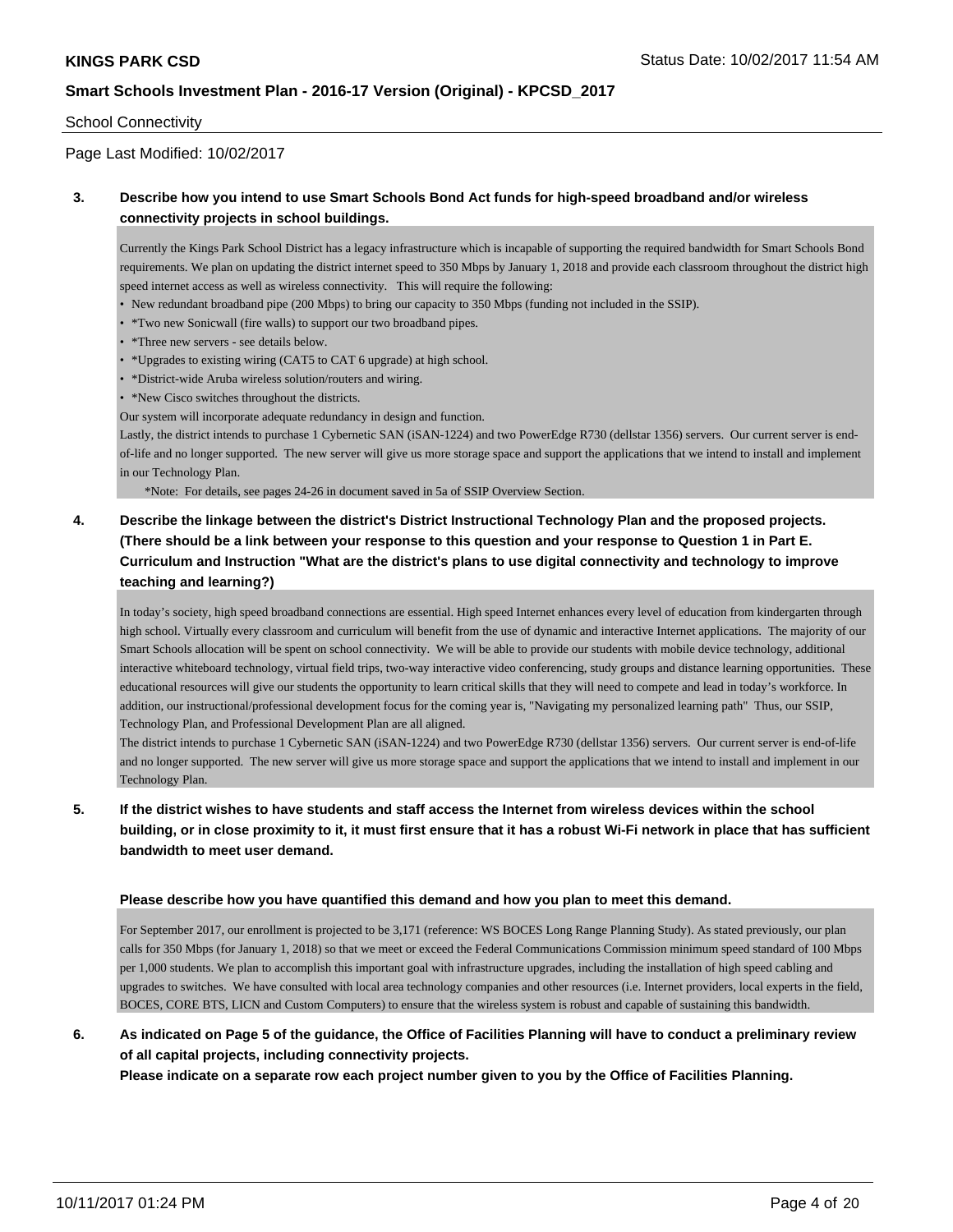#### School Connectivity

Page Last Modified: 10/02/2017

| Project Number         |
|------------------------|
| 58-08-05-06-7-999-0003 |
| 58-08-05-06-7-999-SB1  |

**7. Certain high-tech security and connectivity infrastructure projects may be eligible for an expedited review process as determined by the Office of Facilities Planning.**

**Was your project deemed eligible for streamlined review?** No

**8. Include the name and license number of the architect or engineer of record.**

| Name                | License Number |
|---------------------|----------------|
| Saverio J. Belfiore | 33063          |

**9. If you are submitting an allocation for School Connectivity complete this table. Note that the calculated Total at the bottom of the table must equal the Total allocation for this category that you entered in the SSIP Overview overall budget.** 

|                                            | Sub-           |
|--------------------------------------------|----------------|
|                                            | Allocation     |
| Network/Access Costs                       | 400,745        |
| <b>Outside Plant Costs</b>                 | $\mathbf 0$    |
| School Internal Connections and Components | 487,304        |
| Professional Services                      | 24,813         |
| Testing                                    | $\overline{0}$ |
| <b>Other Upfront Costs</b>                 | $\overline{0}$ |
| <b>Other Costs</b>                         | $\overline{0}$ |
| Totals:                                    | 912,862        |

**10. Please detail the type, quantity, per unit cost and total cost of the eligible items under each sub-category. This is especially important for any expenditures listed under the "Other" category. All expenditures must be eligible for tax-exempt financing to be reimbursed through the SSBA. Sufficient detail must be provided so that we can verify this is the case. If you have any questions, please contact us directly through smartschools@nysed.gov. NOTE: Wireless Access Points should be included in this category, not under Classroom Educational Technology, except those that will be loaned/purchased for nonpublic schools. Add rows under each sub-category for additional items, as needed.**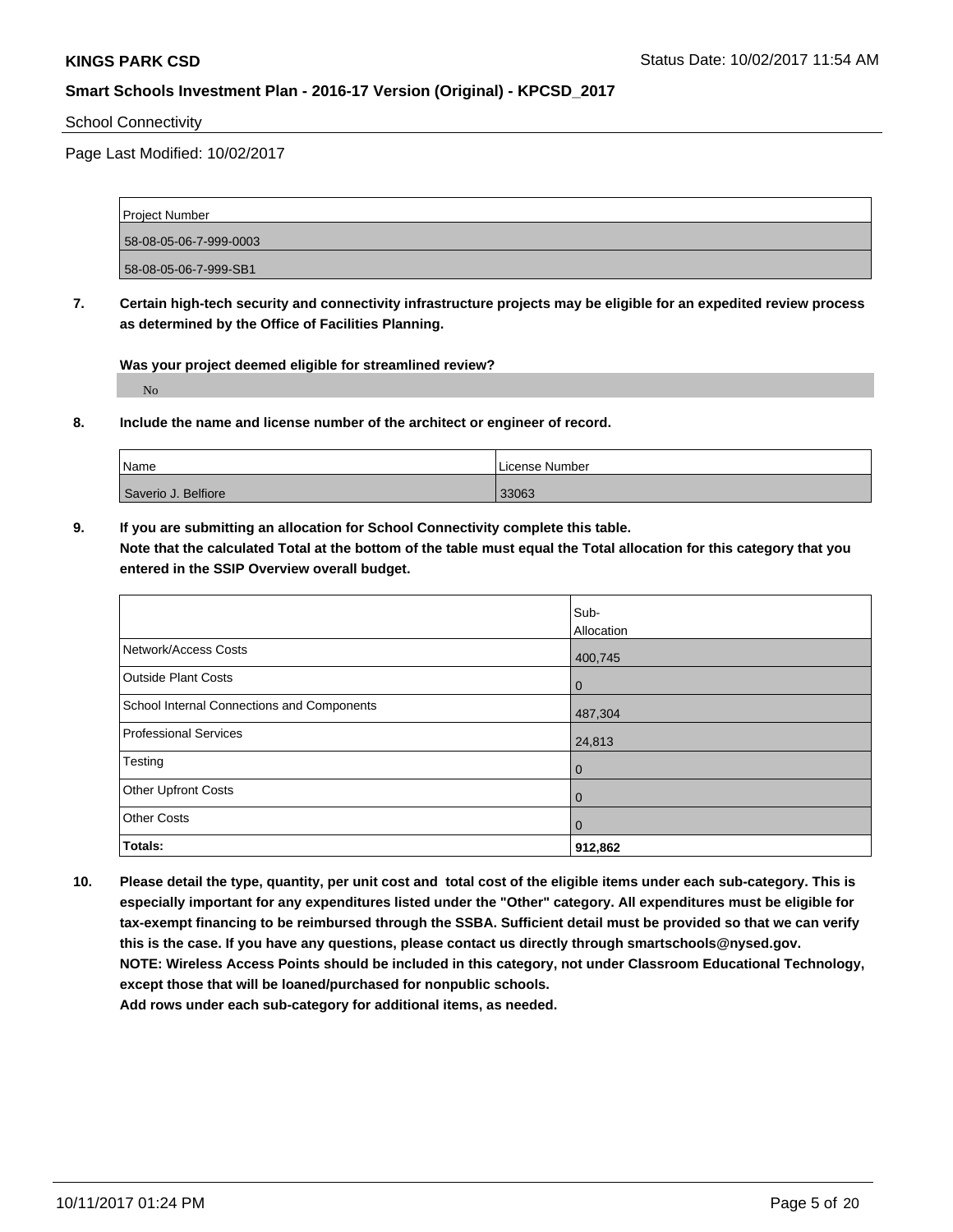# School Connectivity

| Select the allowable expenditure<br>type.<br>Repeat to add another item under<br>each type. | Item to be purchased                                                                                                                  | Quantity       | Cost per Item  | <b>Total Cost</b> |
|---------------------------------------------------------------------------------------------|---------------------------------------------------------------------------------------------------------------------------------------|----------------|----------------|-------------------|
| <b>Professional Services</b>                                                                | Architectural Fees (H2M)                                                                                                              | 1              | 24,813         | 24,813            |
| <b>Connections/Components</b>                                                               | 4b - Whiteboard installation and wiring                                                                                               | 50             | 400            | 20,000            |
| <b>Network/Access Costs</b>                                                                 | Cybernetic iSCSI SAN 1000                                                                                                             | 1              | 49,876         | 49,876            |
| <b>Network/Access Costs</b>                                                                 | PowerEdge R730 - dellstar_1356                                                                                                        | 2              | 12,600         | 25,200            |
| <b>Connections/Components</b>                                                               | Install for SAN and Poweredge                                                                                                         | 1              | 12,000         | 12,000            |
| <b>Network/Access Costs</b>                                                                 | 4b - District-wide Wireless - JW813A<br>Aruba Instant IAP-31                                                                          | 46             | 458            | 21,054            |
| <b>Network/Access Costs</b>                                                                 | 4b - District-wide Wireless JW744A<br>Aruba 7210 (US) 4p 10GBase-X<br>(SFP+) 2p Dual Pers<br>(10/100/1000BASE-T or SFP)<br>Controller | $\overline{2}$ | 7,818          | 15,636            |
| <b>Connections/Components</b>                                                               | 4b - District-wide Wireless - JW091A<br>SFP-10GE-SR 10GBASE-SR SFP+<br>Transceiver                                                    | $\overline{4}$ | 573            | 2,291             |
| <b>Network/Access Costs</b>                                                                 | 4b - District-wide Wireless - JX946A<br>Aruba Instant IAP-305                                                                         | 346            | 320            | 110,616           |
| <b>Connections/Components</b>                                                               | 4b - District-wide Wireless - JW124A<br>PC-AC-NA North America AC Power<br>Cord                                                       | $\overline{2}$ | $\overline{2}$ | $\overline{4}$    |
| <b>Connections/Components</b>                                                               | 4b - District-wide Wireless - Aruba<br>2930F 24G Switch Installation                                                                  | 4              | 3,000          | 12,000            |
| <b>Connections/Components</b>                                                               | 4b - District-wide Wireless -<br>Wiring/patch panels in 6 bldgs. for<br>Aruba access points and switches                              | $\mathbf{1}$   | 230,568        | 230,568           |
| <b>Network/Access Costs</b>                                                                 | 4b - District-wide Wireless - Cisco<br>Catalyst 4500-X - switch - 16 ports -<br>rack-mountable (or equivalent)                        |                | 11,100         | 22,200            |
| <b>Network/Access Costs</b>                                                                 | 4b - District-wide Wireless - Cisco<br>Front-to-Back Cooling - power supply -<br>hot-plug / redundant - 750 Wat (or<br>equivalent)    | 2              | 1,469          | 2,939             |
| <b>Network/Access Costs</b>                                                                 | 4b - District-wide Wireless - Cisco<br>Catalyst 3850-48P-E - switch - 48<br>ports - managed - rack-mountable (or<br>equivalent)       | 2              | 12,916         | 25,831            |
| <b>Network/Access Costs</b>                                                                 | 4b - District-wide Wireless - Cisco<br>Catalyst 2960X-48FPD-L 48-Port<br>Gigabit Ethernet Switch (or equivalent)                      | 25             | 4,130          | 103,250           |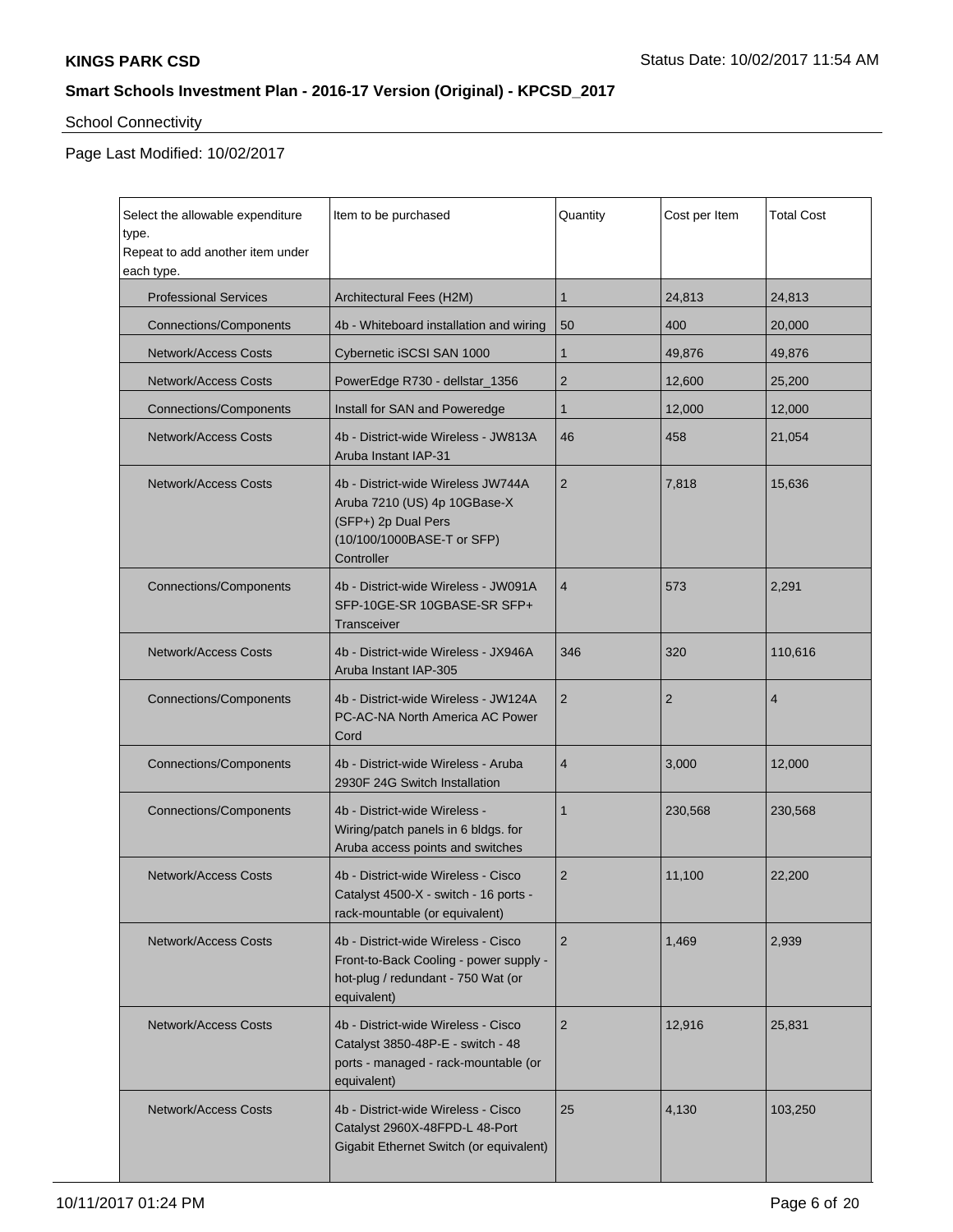# School Connectivity

| Select the allowable expenditure<br>type.<br>Repeat to add another item under<br>each type. | Item to be purchased                                                                                                   | Quantity       | Cost per Item | <b>Total Cost</b> |
|---------------------------------------------------------------------------------------------|------------------------------------------------------------------------------------------------------------------------|----------------|---------------|-------------------|
| Network/Access Costs                                                                        | 4b - District-wide Wireless - Cisco<br>Catalyst 2960X-24PS-L 24 ports -<br>managed - rack mountable (or<br>equivalent) | 3              | 1.651         | 4,953             |
| <b>Connections/Components</b>                                                               | 4b - District-wide Wireless - Cisco<br>SFP-10G-LR= SFP+ Transceiver<br>Module (or equivalent)                          | 21             | 2,771         | 58,192            |
| <b>Connections/Components</b>                                                               | 4b - District-wide Wireless - Cisco<br>SFP-1G-SX= SFP Transceiver Module<br>(or equivalent)                            | 21             | 175           | 3,675             |
| <b>Connections/Components</b>                                                               | 4b - District-wide Wireless - Cisco<br>switches installation                                                           | $\mathbf{1}$   | 25,000        | 25,000            |
| Network/Access Costs                                                                        | 4a - Dell SonicWall NSA 5600                                                                                           | 1              | 8,796         | 8,796             |
| <b>Network/Access Costs</b>                                                                 | 4a - Dell SonicWALL NSA 5600 High<br>Availability (HA) Unit                                                            | $\mathbf{1}$   | 6,158         | 6,158             |
| <b>Connections/Components</b>                                                               | 4a - Upgraded firewall installation of<br>above 2 units                                                                | 1              | 7,000         | 7,000             |
| <b>Connections/Components</b>                                                               | 4b - Upgrade cabling from CAT5 to<br>CAT6 (patch panel and OM3 fiber<br>between closets)                               | $\mathbf{1}$   | 36,115        | 36,115            |
| <b>Connections/Components</b>                                                               | 4b - Upgrade cabling from CAT5 to<br>CAT6 (labor to install aboce)                                                     | $\mathbf{1}$   | 80,459        | 80,459            |
| Network/Access Costs                                                                        | 4b - District-wide Wireless - JL253A<br>Aruba 2930F 24G 4SFP+ Switch                                                   | $\overline{2}$ | 1,485         | 2,970             |
| Network/Access Costs                                                                        | 4b - District-wide Wireless - H1XU6E<br>HPE 3Y FC 4H Exch<br>Aruba2930F24G4SFP                                         |                | 633           | 1,266             |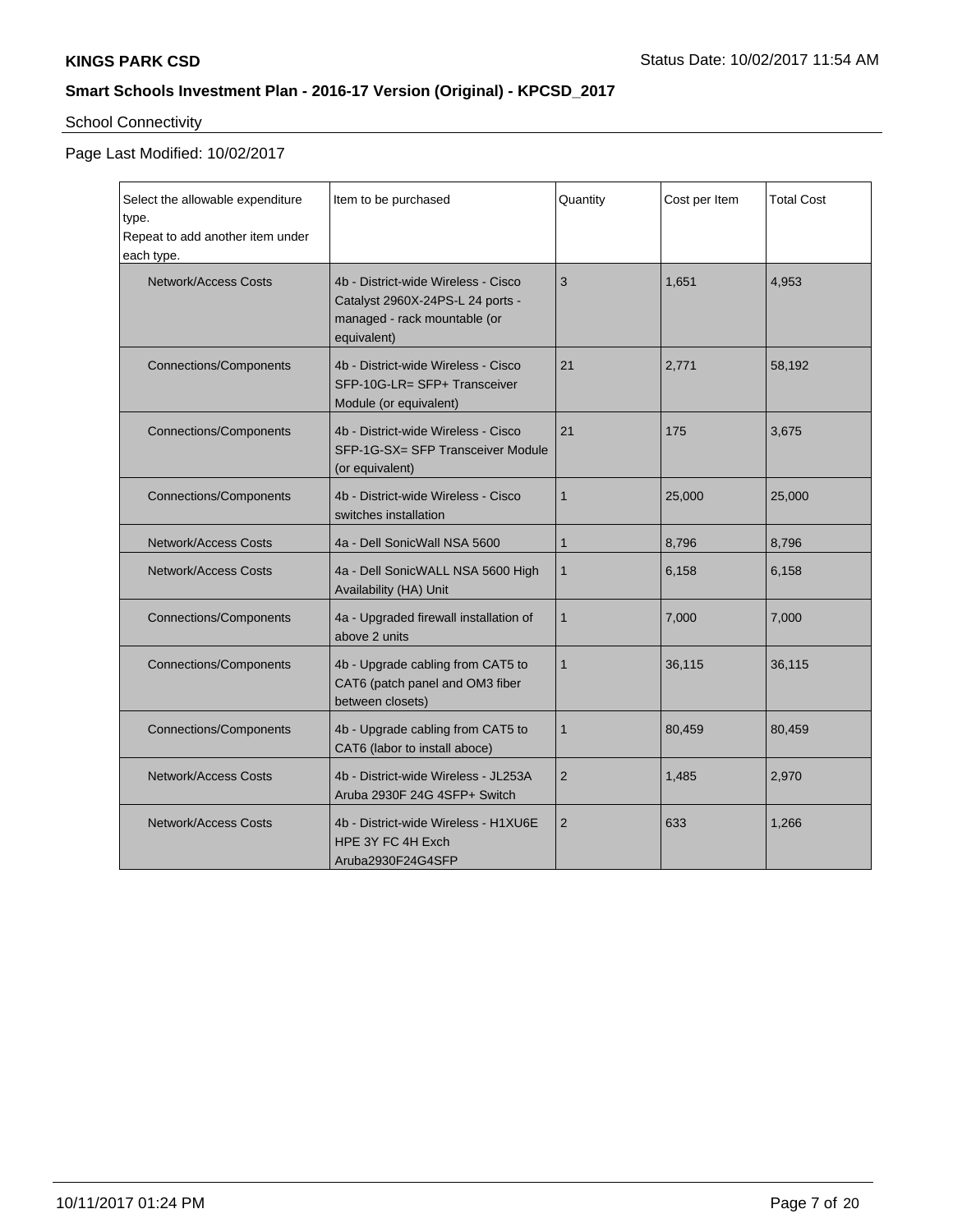Community Connectivity (Broadband and Wireless)

Page Last Modified: 10/02/2017

**1. Describe how you intend to use Smart Schools Bond Act funds for high-speed broadband and/or wireless connectivity projects in the community.**

(No Response)

**2. Please describe how the proposed project(s) will promote student achievement and increase student and/or staff access to the Internet in a manner that enhances student learning and/or instruction outside of the school day and/or school building.**

(No Response)

- **3. Community connectivity projects must comply with all the necessary local building codes and regulations (building and related permits are not required prior to plan submission).**
	- $\Box$  I certify that we will comply with all the necessary local building codes and regulations.
- **4. Please describe the physical location of the proposed investment.**

(No Response)

**5. Please provide the initial list of partners participating in the Community Connectivity Broadband Project, along with their Federal Tax Identification (Employer Identification) number.**

| <b>Project Partners</b> | l Federal ID # |
|-------------------------|----------------|
| (No Response)           | (No Response)  |

**6. If you are submitting an allocation for Community Connectivity, complete this table. Note that the calculated Total at the bottom of the table must equal the Total allocation for this category that you entered in the SSIP Overview overall budget.**

|                                    | Sub-Allocation |
|------------------------------------|----------------|
| Network/Access Costs               | (No Response)  |
| <b>Outside Plant Costs</b>         | (No Response)  |
| <b>Tower Costs</b>                 | (No Response)  |
| <b>Customer Premises Equipment</b> | (No Response)  |
| <b>Professional Services</b>       | (No Response)  |
| Testing                            | (No Response)  |
| <b>Other Upfront Costs</b>         | (No Response)  |
| <b>Other Costs</b>                 | (No Response)  |
| Totals:                            | 0              |

**7. Please detail the type, quantity, per unit cost and total cost of the eligible items under each sub-category. This is especially important for any expenditures listed under the "Other" category. All expenditures must be capital-bond eligible to be reimbursed through the SSBA. If you have any questions, please contact us directly through smartschools@nysed.gov.**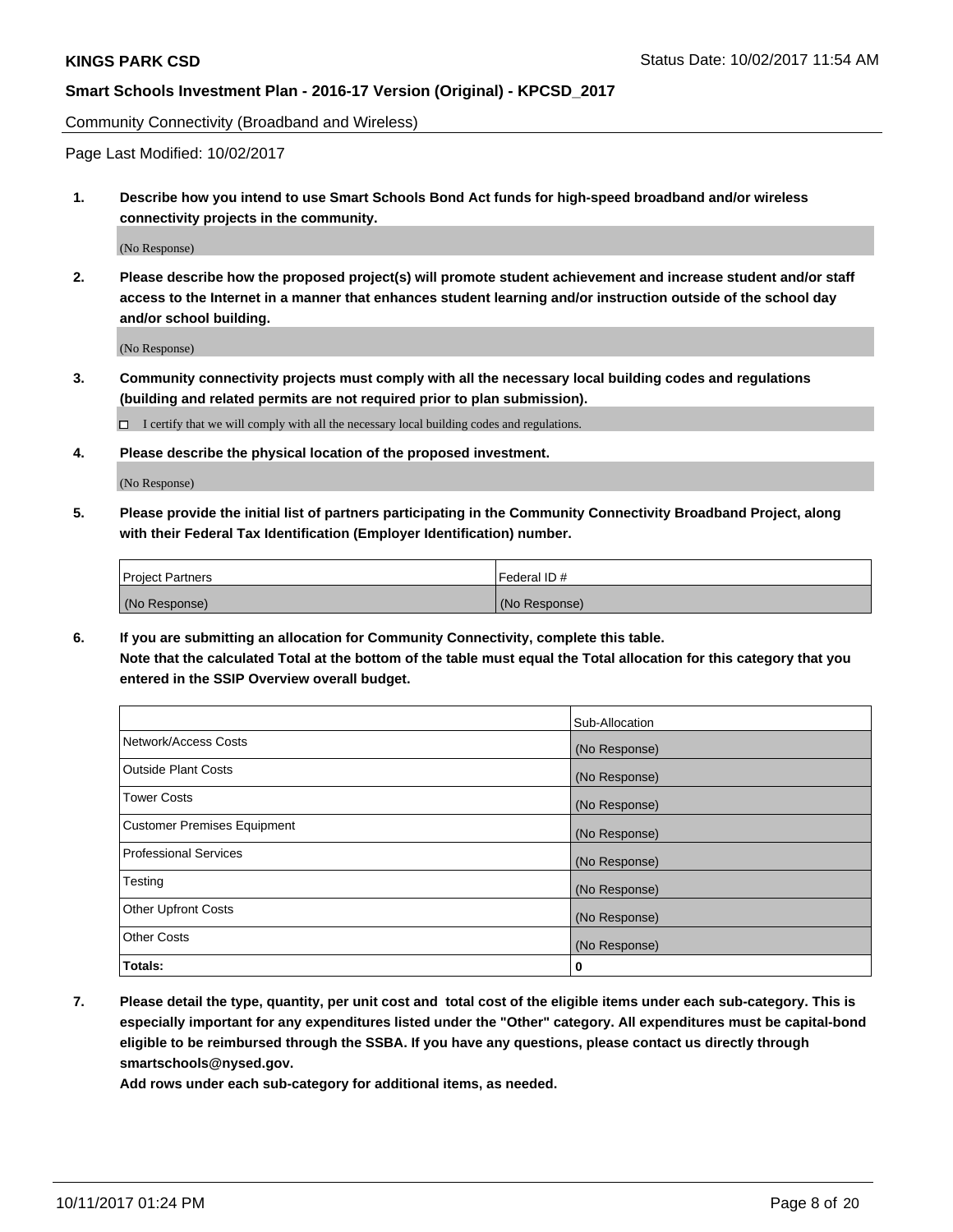Community Connectivity (Broadband and Wireless)

| Select the allowable expenditure<br>type.<br>Repeat to add another item under | Item to be purchased | Quantity      | Cost per Item | <b>Total Cost</b> |
|-------------------------------------------------------------------------------|----------------------|---------------|---------------|-------------------|
| each type.                                                                    |                      |               |               |                   |
| (No Response)                                                                 | (No Response)        | (No Response) | (No Response) | (No Response)     |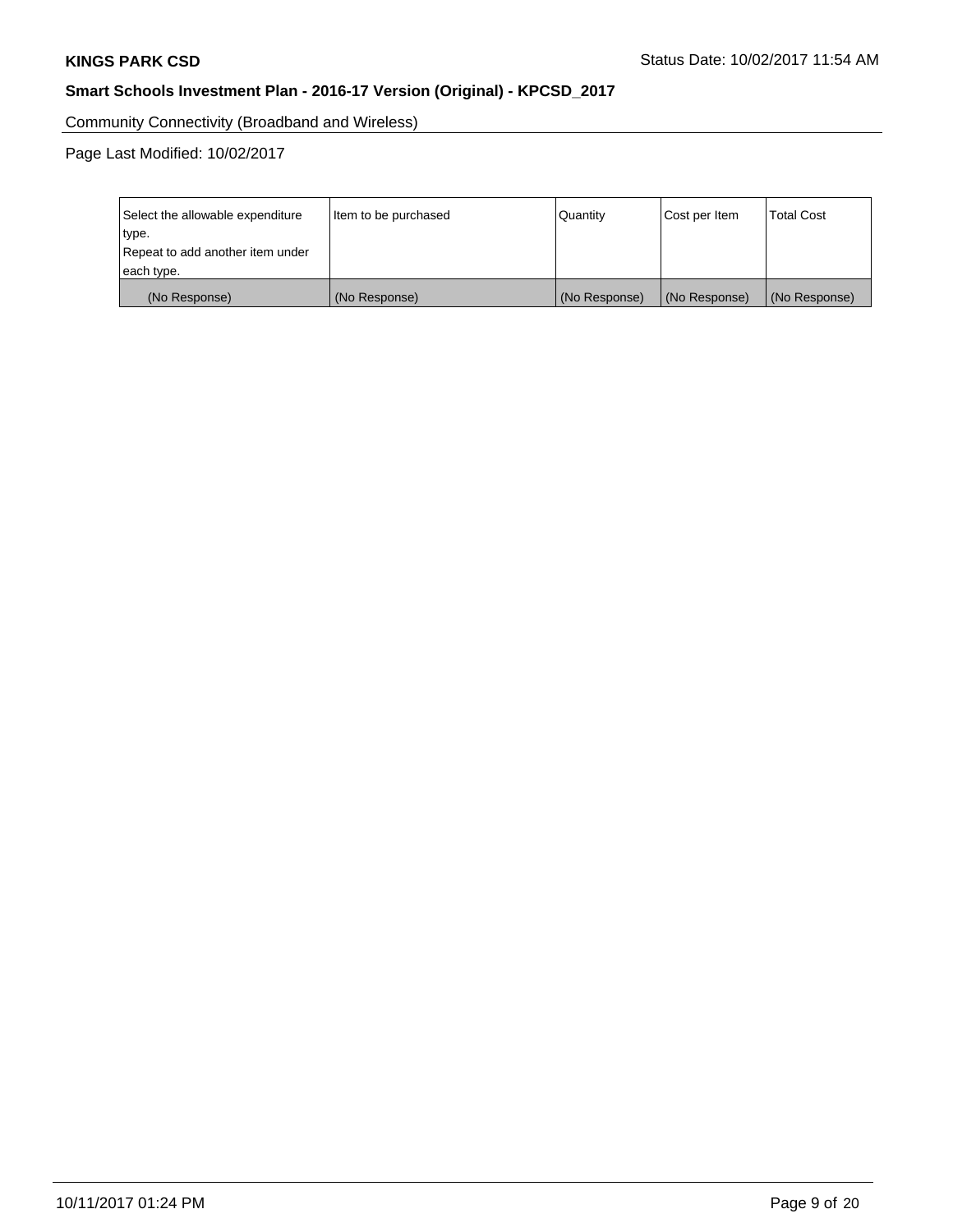#### Classroom Learning Technology

Page Last Modified: 10/02/2017

**1. In order for students and faculty to receive the maximum benefit from the technology made available under the Smart Schools Bond Act, their school buildings must possess sufficient connectivity infrastructure to ensure that devices can be used during the school day. Smart Schools Investment Plans must demonstrate that sufficient infrastructure that meets the Federal Communications Commission's 100 Mbps per 1,000 students standard currently exists in the buildings where new devices will be deployed, or is a planned use of a portion of Smart Schools Bond Act funds, or is under development through another funding source.**

**Smart Schools Bond Act funds used for technology infrastructure or classroom technology investments must increase the number of school buildings that meet or exceed the minimum speed standard of 100 Mbps per 1,000 students and staff within 12 months. This standard may be met on either a contracted 24/7 firm service or a "burstable" capability. If the standard is met under the burstable criteria, it must be:**

**1. Specifically codified in a service contract with a provider, and**

**2. Guaranteed to be available to all students and devices as needed, particularly during periods of high demand, such as computer-based testing (CBT) periods.**

**Please describe how your district already meets or is planning to meet this standard within 12 months of plan submission.**

For September 2017, our enrollment is projected to be 3,171 (reference: WS BOCES Long Range Planning Study). As such, our plan calls for 350 Mbps so that we exceed the Federal Communications Commission minimum speed standard of 100 Mbps per 1,000 students. We plan to accomplish this important goal with infrastructure upgrades, including the installation of high speed cabling and hardware upgrades, and upgrades to our network. We continue to consult with local area technology companies (i.e. CORE BTS, LICN and Custom Computers) and local area experts to ensure that our wired and wireless systems are robust and capable of sustaining this bandwidth in each school. We have also been working with BOCES to ensure that the signal that we receive is robust enough to support this. We are currently operating at 150 Mbps but plan on getting to 350 Mbps by January 1, 2018.

- **1a. If a district believes that it will be impossible to meet this standard within 12 months, it may apply for a waiver of this requirement, as described on the Smart Schools website. The waiver must be filed and approved by SED prior to submitting this survey.**
	- $\Box$  By checking this box, you are certifying that the school district has an approved waiver of this requirement on file with the New York State Education Department.

#### **2. Connectivity Speed Calculator (Required)**

|                         | Number of<br>Students | Multiply by<br>100 Kbps | to Convert to<br>Required<br>Speed in Mb | Divide by 1000 Current Speed Expected<br>lin Mb | Speed to be<br>Attained Within Required<br>12 Months | <b>Expected Date</b><br>When<br>Speed Will be<br><b>Met</b> |
|-------------------------|-----------------------|-------------------------|------------------------------------------|-------------------------------------------------|------------------------------------------------------|-------------------------------------------------------------|
| <b>Calculated Speed</b> | 3.171                 | 317,100                 | 317                                      | 150                                             | 350                                                  | January 1,<br>2018                                          |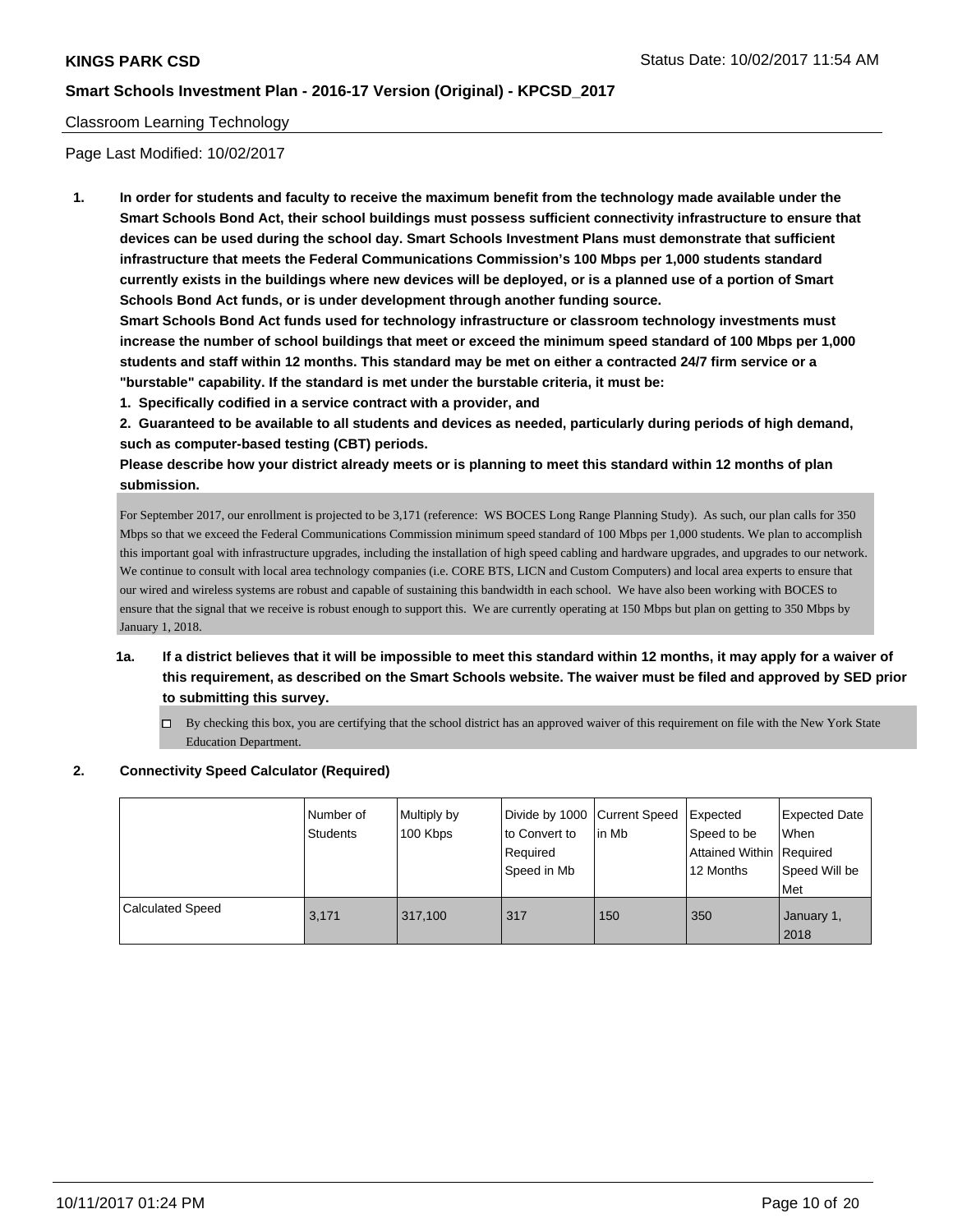#### Classroom Learning Technology

Page Last Modified: 10/02/2017

**3. If the district wishes to have students and staff access the Internet from wireless devices within the school building, or in close proximity to it, it must first ensure that it has a robust Wi-Fi network in place that has sufficient bandwidth to meet user demand.**

**Please describe how you have quantified this demand and how you plan to meet this demand.**

For September 2017, our enrollment is projected to be 3,171 (reference: WS BOCES Long Range Planning Study). As such, our plan calls for 350 Mbps so that we meet or exceed the Federal Communications Commission minimum speed standard of 100 Mbps per 1,000 students. We plan to accomplish this important goal with infrastructure upgrades, including the installation of high speed cabling, wireless access points, and upgrades to our network. We continue to consult with local area technology companies (i.e. CORE BTS, LICN and Custom Computers) to ensure that our wired and wireless systems are robust and capable of sustaining this bandwidth in each school. They will help us to map each school to ensure that we have wireless access points installed in the correct locations to allow for uniform and uninterrupted access in all of our schools. We have also been working with BOCES to ensure that the signal that we receive is robust enough to support this. We are currently operating at 150 Mbps but plan on getting to 350 Mbps by January 1, 2018.

**4. All New York State public school districts are required to complete and submit an Instructional Technology Plan survey to the New York State Education Department in compliance with Section 753 of the Education Law and per Part 100.12 of the Commissioner's Regulations.**

**Districts that include educational technology purchases as part of their Smart Schools Investment Plan must have a submitted and approved Instructional Technology Plan survey on file with the New York State Education Department.**

- By checking this box, you are certifying that the school district has an approved Instructional Technology Plan survey on file with the New York State Education Department.
- **5. Describe the devices you intend to purchase and their compatibility with existing or planned platforms or systems. Specifically address the adequacy of each facility's electrical, HVAC and other infrastructure necessary to install and support the operation of the planned technology.**

We intend to purchase eleven (11) mobile carts that contain 30 devices, an access point, and a printer and 30 additional devices (360 total). The hardware will be mobile touch-screen devices. We also intend to purchase 60 new desktop computers for our middle school computer lab. We currently use Dell desktop computers, and we anticipate purchasing similar devices. Lastly, we plan on purchasing and installing 50 new interactive whiteboards/flat panels district-wide. This interactive whiteboard purchase will be focused on the secondary level and should complete our whiteboard initiative.

The district has reviewed this plan with H2M, our architects and engineers. We have adequate electricity to support the planned increase in devices.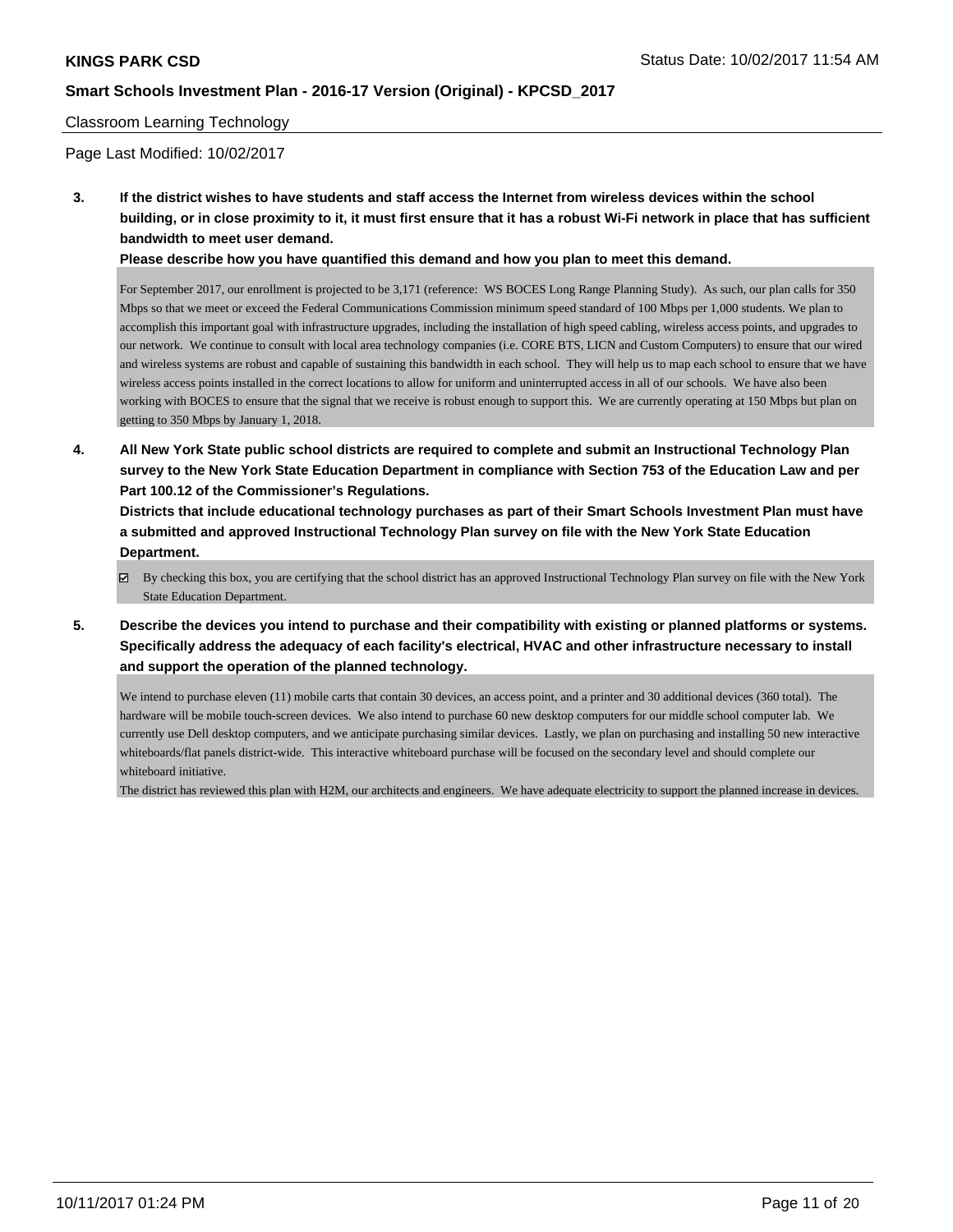#### Classroom Learning Technology

Page Last Modified: 10/02/2017

- **6. Describe how the proposed technology purchases will:**
	- **> enhance differentiated instruction;**
	- **> expand student learning inside and outside the classroom;**
	- **> benefit students with disabilities and English language learners; and**
	- **> contribute to the reduction of other learning gaps that have been identified within the district.**

**The expectation is that districts will place a priority on addressing the needs of students who struggle to succeed in a rigorous curriculum. Responses in this section should specifically address this concern and align with the district's Instructional Technology Plan (in particular Question 2 of E. Curriculum and Instruction: "Does the district's instructional technology plan address the needs of students with disabilities to ensure equitable access to instruction, materials and assessments?" and Question 3 of the same section: "Does the district's instructional technology plan address the provision of assistive technology specifically for students with disabilities to ensure access to and participation in the general curriculum?"**

From Section E Curriculum and Instruction in our district's approved Technology Plan: The district plans to utilize digital access and technology to enhance teaching and learning throughout the district allowing students to have instant access to information, resources and activity based learning including research and distant learning. In addition, these enhancements will help with assessing students' performance and differentiating instruction. The students will work collaboratively to design, develop, publish, and present products using technology resources that demonstrate and communicate curriculum concepts to audiences inside and outside the classroom. The district plans on maintaining the practice of providing appropriate assistive technology for students as needed. We will continue to select and acquire appropriate hardware and software for students with disabilities based upon their IEP (Individual Education Plan). This technology supports differentiated instruction across all subject areas and grade levels.

The devices that we intend to purchase in this SSIP will benefit all students, while having a magnified benefit for ELLs and students with disabilities. Software and applications will make language and content more accessible for these students and enhance their learning and achievement. For example, several apps are currently available for mobile devices (i.e. Google Translate, Speak & Translate, iTranslate, etc.) that can assist students in translating both oral and written communications and information. Applications like News ELA allow teachers to access news stories on the same topic that are written on various Lexile levels. This allows for differentiation for ELLs and students with disabilities. Lastly, our devices will support online textbooks, Khan Academy, and WolframAlpha. This will allow all students, especially ELLs and students with disabilities (and their teachers), to access the curriculum and search for information and resources. Lastly, these devices will allow for the implementation of the students' program modifications and test accommodations.

# **7. Where appropriate, describe how the proposed technology purchases will enhance ongoing communication with parents and other stakeholders and help the district facilitate technology-based regional partnerships, including distance learning and other efforts.**

Wireless access to our computer network in our schools will increase communication with stakeholders because teachers and students will now have internet access 100% of the time from both district and personal (BYOD) devices. Students and teachers will be able to access the eSchool Parent Portal and website for quick posting and viewing of data and materials. The devices will also assist our credit and learning recovery program by allowing for faster access of instructional materials and enhanced distance learning opportunities.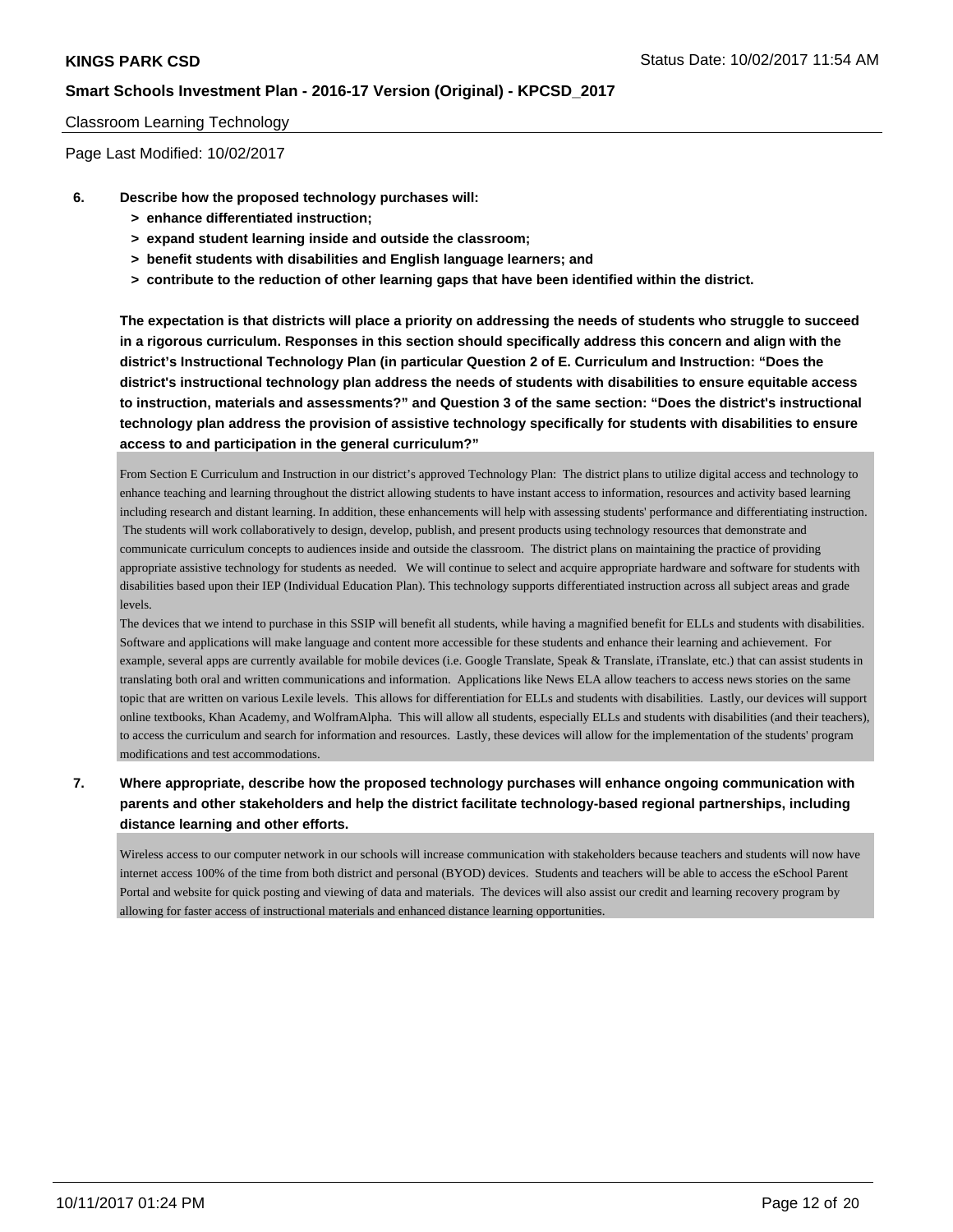#### Classroom Learning Technology

Page Last Modified: 10/02/2017

**8. Describe the district's plan to provide professional development to ensure that administrators, teachers and staff can employ the technology purchased to enhance instruction successfully.**

**Note: This response should be aligned and expanded upon in accordance with your district's response to Question 1 of F. Professional Development of your Instructional Technology Plan: "Please provide a summary of professional development offered to teachers and staff, for the time period covered by this plan, to support technology to enhance teaching and learning. Please include topics, audience and method of delivery within your summary."**

From Section F Professional Development in our district's approved Technology Plan: A coordinated, on-going program will be put in place to support the staff development initiatives already underway in the district. This will insure that staff can effectively use the technology and integrate its use into their curriculum and instruction. Staff development starts with basic computer operations, tools and network navigation. Staff development is and will continue to be available through BOCES Model Schools Program. All staff development will be focused on integrating technology while accommodating the diverse abilities of the staff. These offerings will be provided both on-site and off-site, and via computer-based training materials, interactive video conferencing and distance learning. We recently updated our Professional Development plan to ensure alignment with the technology plan for the 2017 - 2018 school year. This plan is updated on an annual basis.

Specific current topics that are offered to staff to support our technology initiative include:

- Google Classroom (teachers and administrators)
- SmartBoard training
- Training with clicker and mobile devices that integrate into Smart Notebook software
- Specific hands-on training and support with existing mobile devices (Chromebooks)
- Integrating technology into the music classroom (i.e. the app Remind and Remind Me for music lessons schedules)
- Training on feedback apps like Quizlet and Kahoot! (via BOCES trainer)
- Dash and Dot robot training
- Choreograph software training (Nao Robot)
- Training on 3-D printing technology
- QR Codes and Aurasma (essentially a 3D QR code app)
- **9. Districts must contact the SUNY/CUNY teacher preparation program that supplies the largest number of the district's new teachers to request advice on innovative uses and best practices at the intersection of pedagogy and educational technology.**
	- $\boxtimes$  By checking this box, you certify that you have contacted the SUNY/CUNY teacher preparation program that supplies the largest number of your new teachers to request advice on these issues.

#### **9a. Please enter the name of the SUNY or CUNY Institution that you contacted.**

SUNY Stony Brook

**9b. Enter the primary Institution phone number.**

(631)632-7783

**9c. Enter the name of the contact person with whom you consulted and/or will be collaborating with on innovative uses of technology and best practices.**

Dorit Kaufman

**10. A district whose Smart Schools Investment Plan proposes the purchase of technology devices and other hardware must account for nonpublic schools in the district.**

#### **Are there nonpublic schools within your school district?**

Yes

 $\boxtimes$  No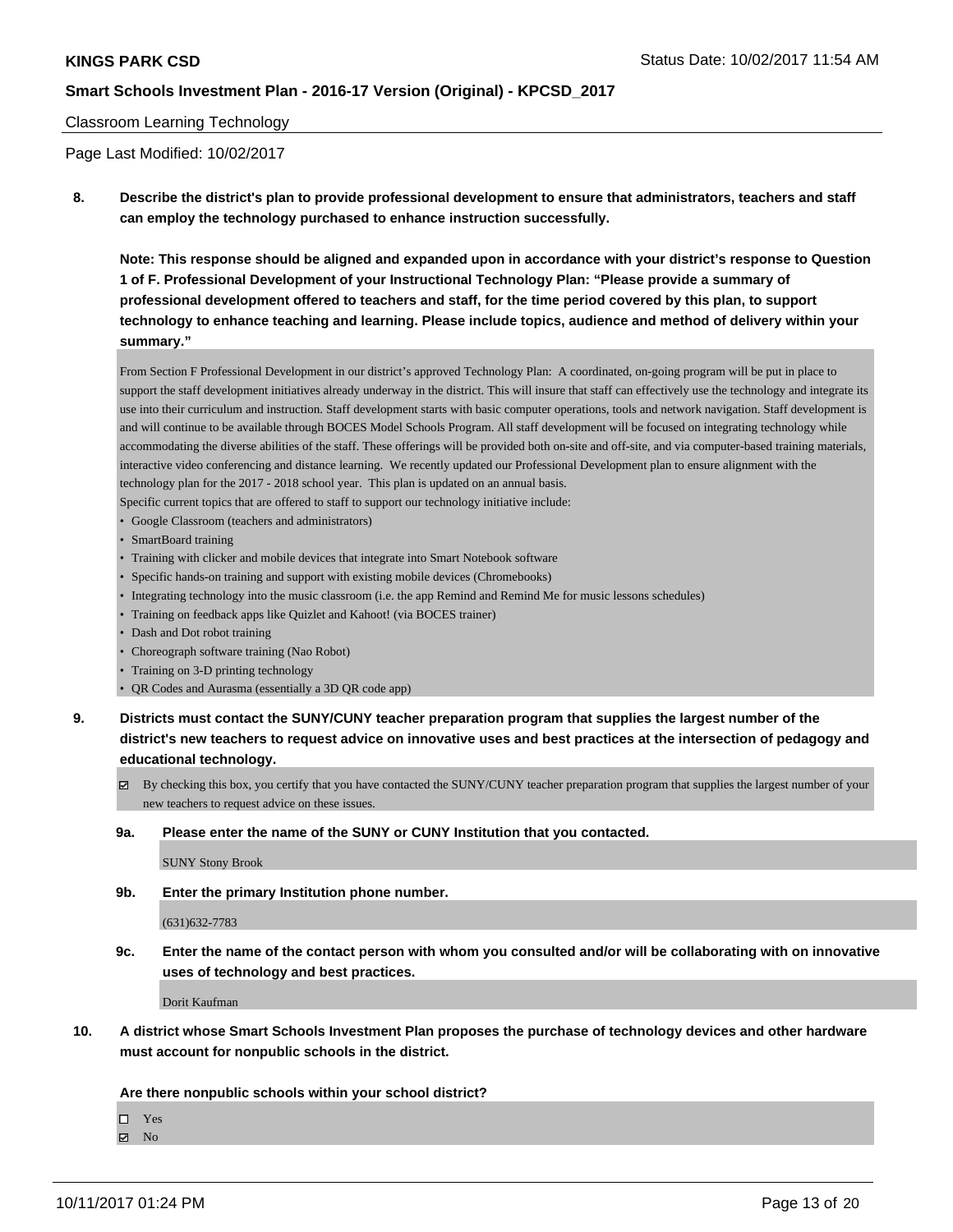#### Classroom Learning Technology

Page Last Modified: 10/02/2017

### **11. Nonpublic Classroom Technology Loan Calculator**

**The Smart Schools Bond Act provides that any Classroom Learning Technology purchases made using Smart Schools funds shall be lent, upon request, to nonpublic schools in the district. However, no school district shall be required to loan technology in amounts greater than the total obtained and spent on technology pursuant to the Smart Schools Bond Act and the value of such loan may not exceed the total of \$250 multiplied by the nonpublic school enrollment in the base year at the time of enactment.**

**See:**

**http://www.p12.nysed.gov/mgtserv/smart\_schools/docs/Smart\_Schools\_Bond\_Act\_Guidance\_04.27.15\_Final.pdf.**

|                                       | 1. Classroom<br>Technology<br>Sub-allocation | 2. Public<br>l Enrollment<br>$(2014-15)$ | 3. Nonpublic<br>Enrollment<br>$(2014-15)$ | l 4. Sum of<br>l Public and<br>l Nonpublic<br>l Enrollment | 15. Total Per<br>Pupil Sub-<br>lallocation | 6. Total<br>Nonpublic Loan  <br>Amount                                                        |
|---------------------------------------|----------------------------------------------|------------------------------------------|-------------------------------------------|------------------------------------------------------------|--------------------------------------------|-----------------------------------------------------------------------------------------------|
| Calculated Nonpublic Loan<br>l Amount |                                              |                                          |                                           |                                                            |                                            | (No Response)   (No Response)   (No Response)   (No Response)   (No Response)   (No Response) |

**12. To ensure the sustainability of technology purchases made with Smart Schools funds, districts must demonstrate a long-term plan to maintain and replace technology purchases supported by Smart Schools Bond Act funds. This sustainability plan shall demonstrate a district's capacity to support recurring costs of use that are ineligible for Smart Schools Bond Act funding such as device maintenance, technical support, Internet and wireless fees, maintenance of hotspots, staff professional development, building maintenance and the replacement of incidental items. Further, such a sustainability plan shall include a long-term plan for the replacement of purchased devices and equipment at the end of their useful life with other funding sources.**

 $\boxtimes$  By checking this box, you certify that the district has a sustainability plan as described above.

**13. Districts must ensure that devices purchased with Smart Schools Bond funds will be distributed, prepared for use, maintained and supported appropriately. Districts must maintain detailed device inventories in accordance with generally accepted accounting principles.**

By checking this box, you certify that the district has a distribution and inventory management plan and system in place.

**14. If you are submitting an allocation for Classroom Learning Technology complete this table. Note that the calculated Total at the bottom of the table must equal the Total allocation for this category that you entered in the SSIP Overview overall budget.**

|                          | Sub-Allocation |
|--------------------------|----------------|
| Interactive Whiteboards  | 147,500        |
| Computer Servers         | $\overline{0}$ |
| <b>Desktop Computers</b> | 42,600         |
| Laptop Computers         | 178,200        |
| <b>Tablet Computers</b>  | $\overline{0}$ |
| <b>Other Costs</b>       | 32,200         |
| Totals:                  | 400,500        |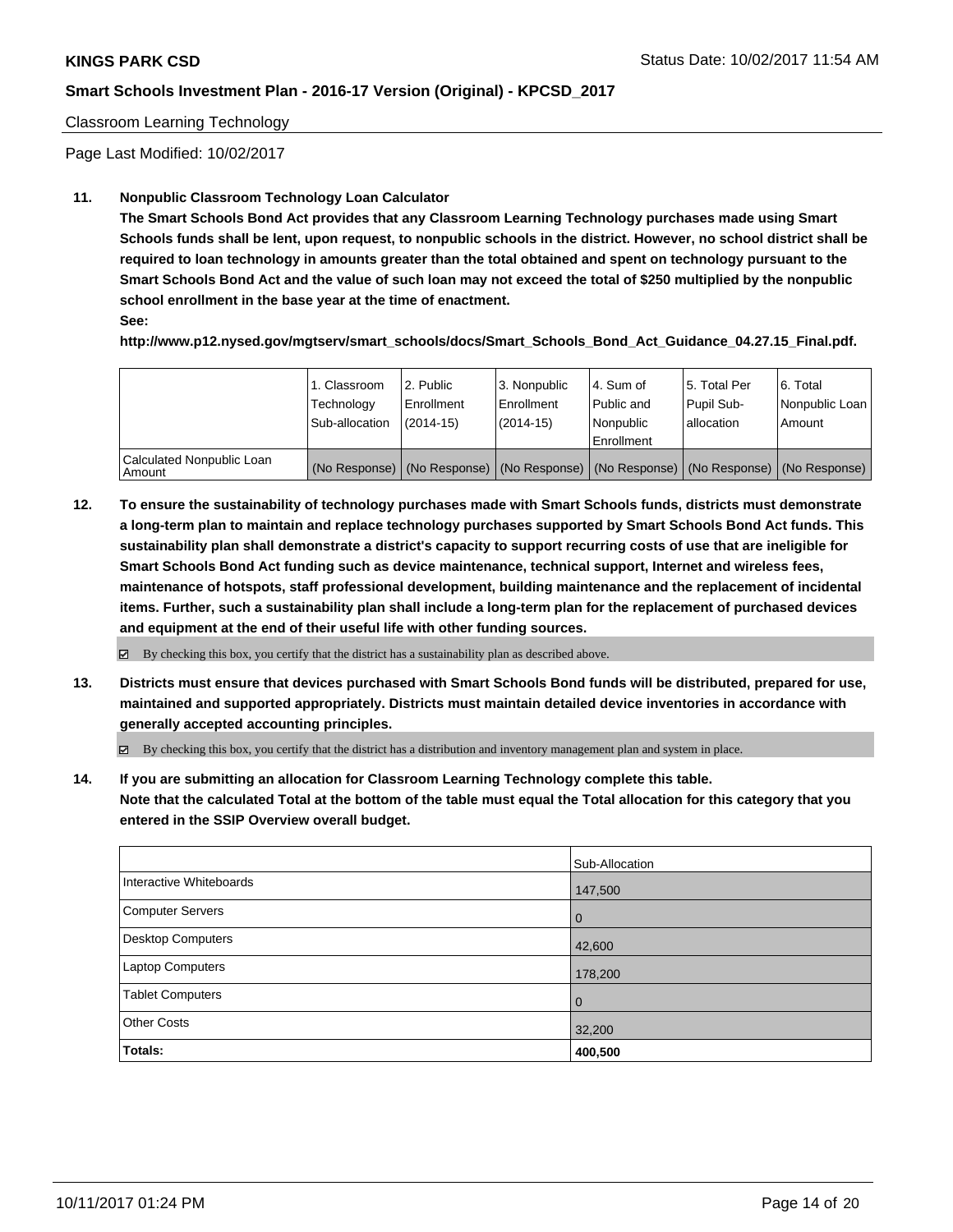#### Classroom Learning Technology

Page Last Modified: 10/02/2017

**15. Please detail the type, quantity, per unit cost and total cost of the eligible items under each sub-category. This is especially important for any expenditures listed under the "Other" category. All expenditures must be capital-bond eligible to be reimbursed through the SSBA. If you have any questions, please contact us directly through smartschools@nysed.gov.**

**Please specify in the "Item to be Purchased" field which specific expenditures and items are planned to meet the district's nonpublic loan requirement, if applicable.**

**NOTE: Wireless Access Points that will be loaned/purchased for nonpublic schools should ONLY be included in this category, not under School Connectivity, where public school districts would list them. Add rows under each sub-category for additional items, as needed.**

| Select the allowable expenditure | Item to be Purchased                   | Quantity | Cost per Item | <b>Total Cost</b> |
|----------------------------------|----------------------------------------|----------|---------------|-------------------|
| type.                            |                                        |          |               |                   |
| Repeat to add another item under |                                        |          |               |                   |
| each type.                       |                                        |          |               |                   |
| <b>Desktop Computers</b>         | Dell AIO Computers (or similar)        | 60       | 710           | 42,600            |
| <b>Laptop Computers</b>          | ACER C738T Chrome Book (or<br>similar) | 360      | 495           | 178,200           |
| Interactive Whiteboards          | Interactive Flat Panel                 | 50       | 2,950         | 147,500           |
| <b>Other Costs</b>               | <b>Mobile Carts</b>                    | 11       | 2,399         | 26.389            |
| <b>Other Costs</b>               | <b>Wireless Printer for Carts</b>      | 11       | 528           | 5.811             |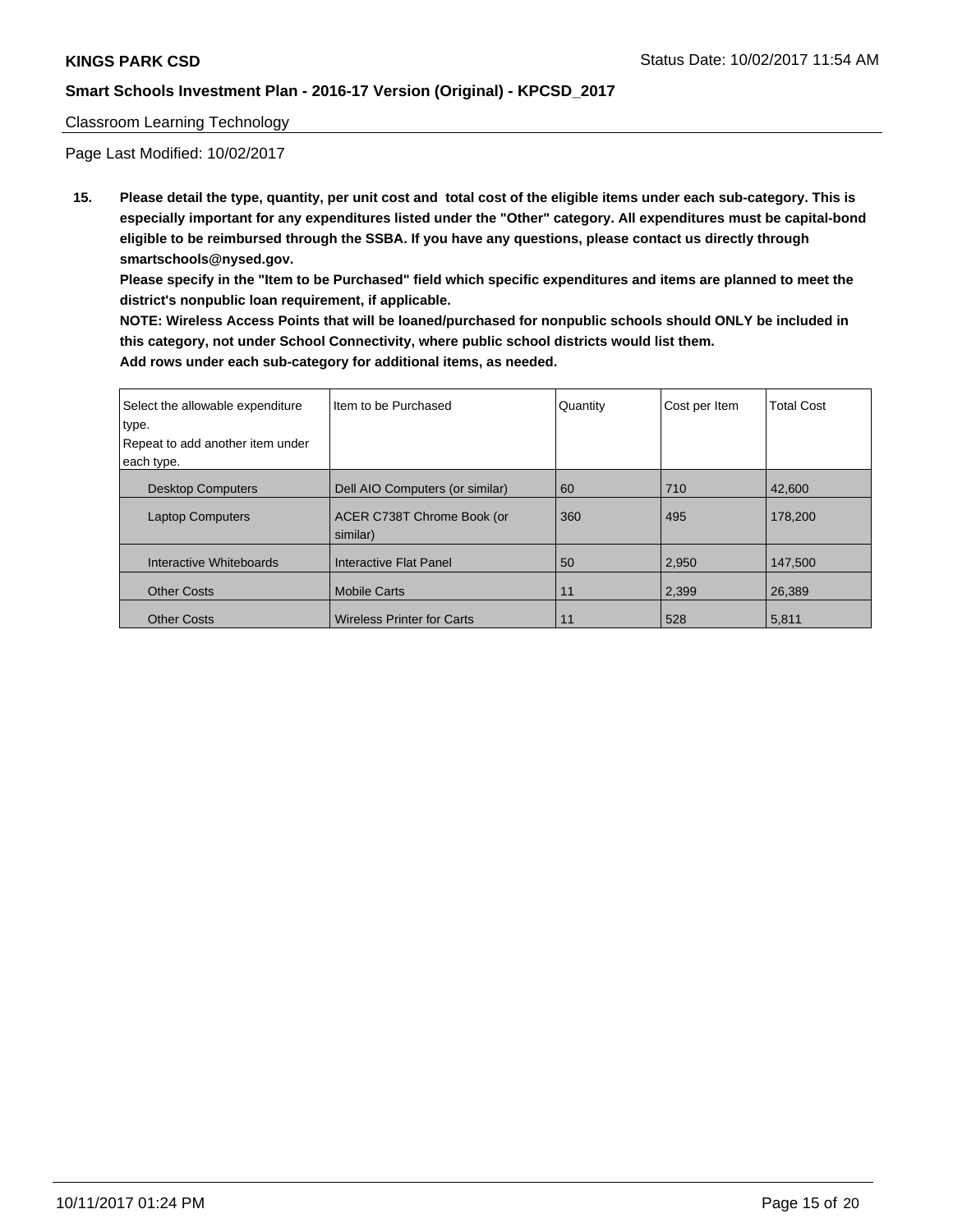#### Pre-Kindergarten Classrooms

Page Last Modified: 08/29/2017

**1. Provide information regarding how and where the district is currently serving pre-kindergarten students and justify the need for additional space with enrollment projections over 3 years.**

(No Response)

- **2. Describe the district's plan to construct, enhance or modernize education facilities to accommodate prekindergarten programs. Such plans must include:**
	- **Specific descriptions of what the district intends to do to each space;**
	- **An affirmation that pre-kindergarten classrooms will contain a minimum of 900 square feet per classroom;**
	- **The number of classrooms involved;**
	- **The approximate construction costs per classroom; and**
	- **Confirmation that the space is district-owned or has a long-term lease that exceeds the probable useful life of the improvements.**

(No Response)

**3. Smart Schools Bond Act funds may only be used for capital construction costs. Describe the type and amount of additional funds that will be required to support ineligible ongoing costs (e.g. instruction, supplies) associated with any additional pre-kindergarten classrooms that the district plans to add.**

(No Response)

**4. All plans and specifications for the erection, repair, enlargement or remodeling of school buildings in any public school district in the State must be reviewed and approved by the Commissioner. Districts that plan capital projects using their Smart Schools Bond Act funds will undergo a Preliminary Review Process by the Office of Facilities Planning.**

**Please indicate on a separate row each project number given to you by the Office of Facilities Planning.**

| Project Number |  |
|----------------|--|
| (No Response)  |  |

**5. If you have made an allocation for Pre-Kindergarten Classrooms, complete this table.**

**Note that the calculated Total at the bottom of the table must equal the Total allocation for this category that you entered in the SSIP Overview overall budget.**

|                                          | Sub-Allocation |
|------------------------------------------|----------------|
| Construct Pre-K Classrooms               | (No Response)  |
| Enhance/Modernize Educational Facilities | (No Response)  |
| <b>Other Costs</b>                       | (No Response)  |
| <b>Totals:</b>                           | 0              |

**6. Please detail the type, quantity, per unit cost and total cost of the eligible items under each sub-category. This is especially important for any expenditures listed under the "Other" category. All expenditures must be capital-bond eligible to be reimbursed through the SSBA. If you have any questions, please contact us directly through smartschools@nysed.gov.**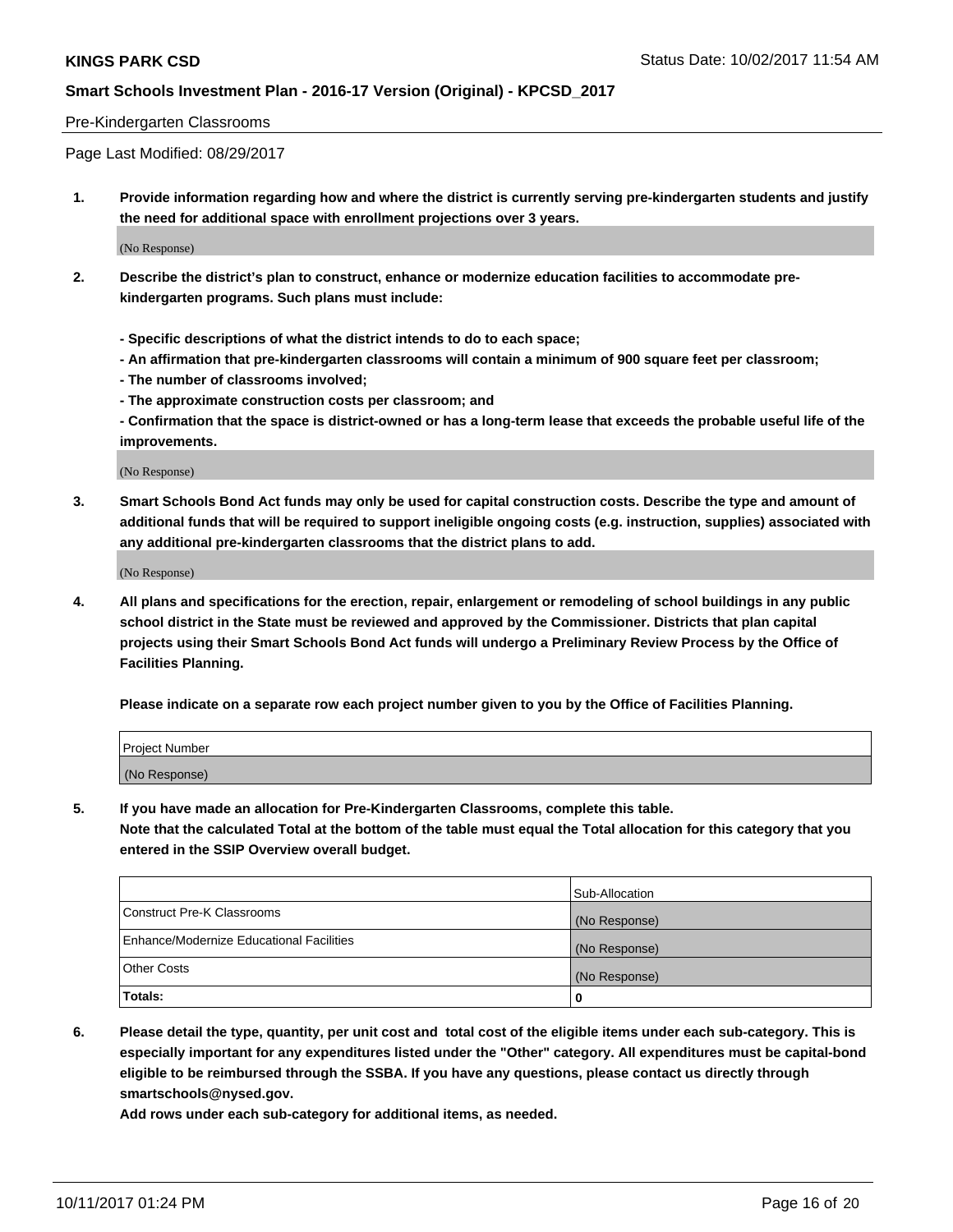# Pre-Kindergarten Classrooms

| Select the allowable expenditure | Item to be purchased | Quantity      | Cost per Item | <b>Total Cost</b> |
|----------------------------------|----------------------|---------------|---------------|-------------------|
| type.                            |                      |               |               |                   |
| Repeat to add another item under |                      |               |               |                   |
| each type.                       |                      |               |               |                   |
| (No Response)                    | (No Response)        | (No Response) | (No Response) | (No Response)     |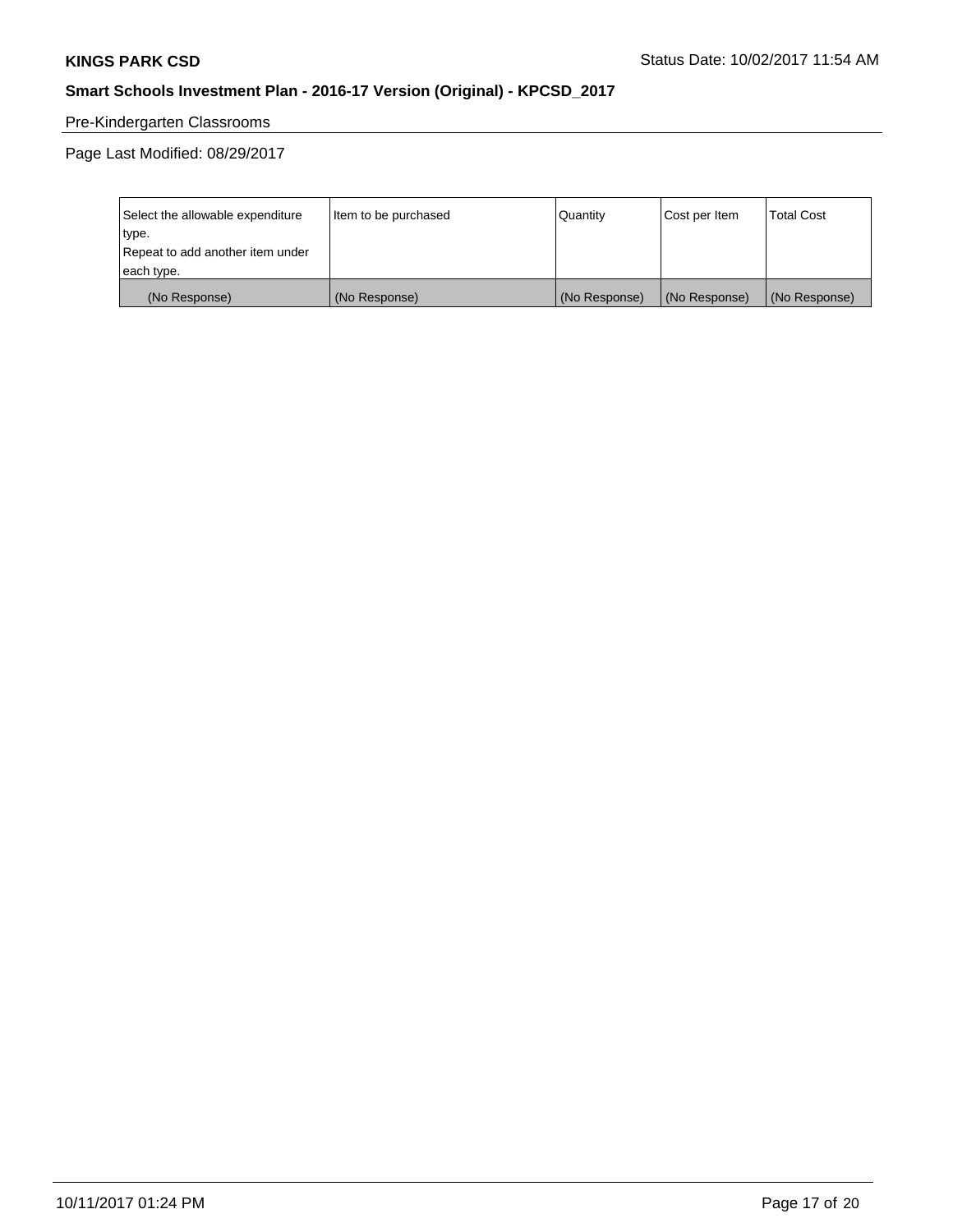Replace Transportable Classrooms

Page Last Modified: 08/29/2017

**1. Describe the district's plan to construct, enhance or modernize education facilities to provide high-quality instructional space by replacing transportable classrooms.**

(No Response)

**2. All plans and specifications for the erection, repair, enlargement or remodeling of school buildings in any public school district in the State must be reviewed and approved by the Commissioner. Districts that plan capital projects using their Smart Schools Bond Act funds will undergo a Preliminary Review Process by the Office of Facilities Planning.**

**Please indicate on a separate row each project number given to you by the Office of Facilities Planning.**

| <b>Project Number</b> |  |
|-----------------------|--|
| (No Response)         |  |

**3. For large projects that seek to blend Smart Schools Bond Act dollars with other funds, please note that Smart Schools Bond Act funds can be allocated on a pro rata basis depending on the number of new classrooms built that directly replace transportable classroom units.**

**If a district seeks to blend Smart Schools Bond Act dollars with other funds describe below what other funds are being used and what portion of the money will be Smart Schools Bond Act funds.**

(No Response)

**4. If you have made an allocation for Replace Transportable Classrooms, complete this table. Note that the calculated Total at the bottom of the table must equal the Total allocation for this category that you entered in the SSIP Overview overall budget.**

|                                                | Sub-Allocation |
|------------------------------------------------|----------------|
| Construct New Instructional Space              | (No Response)  |
| Enhance/Modernize Existing Instructional Space | (No Response)  |
| <b>Other Costs</b>                             | (No Response)  |
| Totals:                                        | 0              |

**5. Please detail the type, quantity, per unit cost and total cost of the eligible items under each sub-category. This is especially important for any expenditures listed under the "Other" category. All expenditures must be capital-bond eligible to be reimbursed through the SSBA. If you have any questions, please contact us directly through smartschools@nysed.gov.**

| Select the allowable expenditure<br>type.      | lltem to be purchased | Quantity      | Cost per Item | <b>Total Cost</b> |
|------------------------------------------------|-----------------------|---------------|---------------|-------------------|
| Repeat to add another item under<br>each type. |                       |               |               |                   |
| (No Response)                                  | (No Response)         | (No Response) | (No Response) | (No Response)     |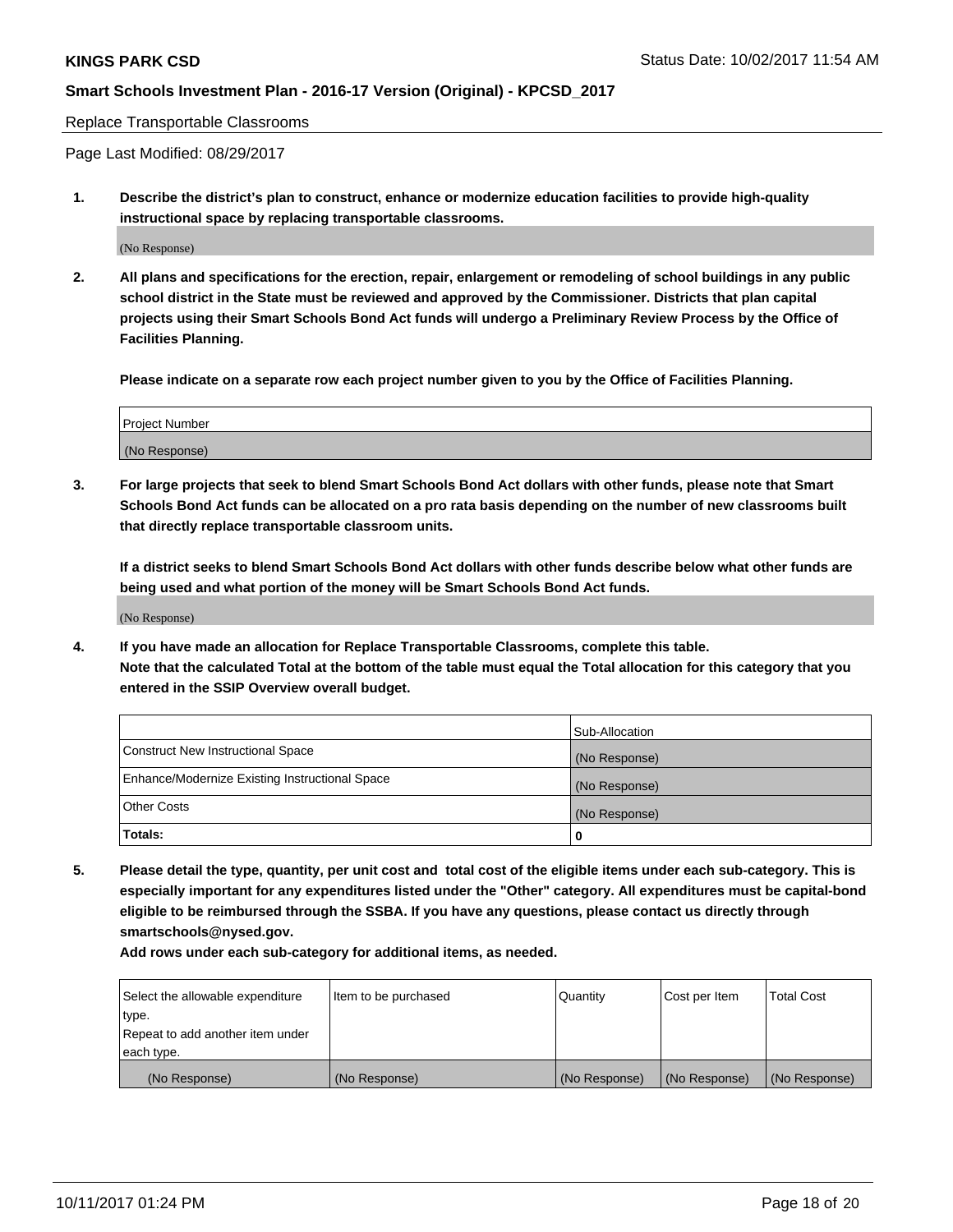#### High-Tech Security Features

Page Last Modified: 10/02/2017

### **1. Describe how you intend to use Smart Schools Bond Act funds to install high-tech security features in school buildings and on school campuses.**

We plan on installing 19 additional external cameras around the district to monitor comings and goings from our buildings and grounds. Our security upgrades also include installing a door buzzer system in each of our five (5) schools, as well as an employee keyless access system (IntraLogic) in all six (6) buildings (five schools plus the administration building). Lastly, we plan on installing exterior strobe lights (IntraLogic) in all five (5) schools. These strobe lights would notify staff and students who are outside of the building of emergency events (using flashing lights and sound). Our quote from IntraLogic calls for 36 strobe lights in all - 6 at FS, 7 at PV, 6 at RJO, 11 at WTR, and 6 at KPHS.

 \*Note: Please see pages 27 & 28 in the document saved in 5a of the SSIP Overview Section for additional details on the employee keyless access system and strobe lights (IntraLogic).

**2. All plans and specifications for the erection, repair, enlargement or remodeling of school buildings in any public school district in the State must be reviewed and approved by the Commissioner. Districts that plan capital projects using their Smart Schools Bond Act funds will undergo a Preliminary Review Process by the Office of Facilities Planning.** 

**Please indicate on a separate row each project number given to you by the Office of Facilities Planning.**

| Project Number        |  |
|-----------------------|--|
| 58-08-06-06-7-999-SB1 |  |
| 58-08-06-06-7-999-003 |  |
|                       |  |

**3. Was your project deemed eligible for streamlined Review?**

| ۰ |
|---|
|   |

**4. Include the name and license number of the architect or engineer of record.**

| Name                | License Number ، |
|---------------------|------------------|
| Saverio J. Belfiore | 33063            |

**5. If you have made an allocation for High-Tech Security Features, complete this table.**

**Note that the calculated Total at the bottom of the table must equal the Total allocation for this category that you entered in the SSIP Overview overall budget.**

|                                                      | Sub-Allocation |
|------------------------------------------------------|----------------|
| Capital-Intensive Security Project (Standard Review) | (No Response)  |
| <b>Electronic Security System</b>                    | 56,200         |
| <b>Entry Control System</b>                          | 84,640         |
| Approved Door Hardening Project                      | $\overline{0}$ |
| <b>Other Costs</b>                                   | $\Omega$       |
| Totals:                                              | 140,840        |

**6. Please detail the type, quantity, per unit cost and total cost of the eligible items under each sub-category. This is especially important for any expenditures listed under the "Other" category. All expenditures must be capital-bond eligible to be reimbursed through the SSBA. If you have any questions, please contact us directly through smartschools@nysed.gov.**